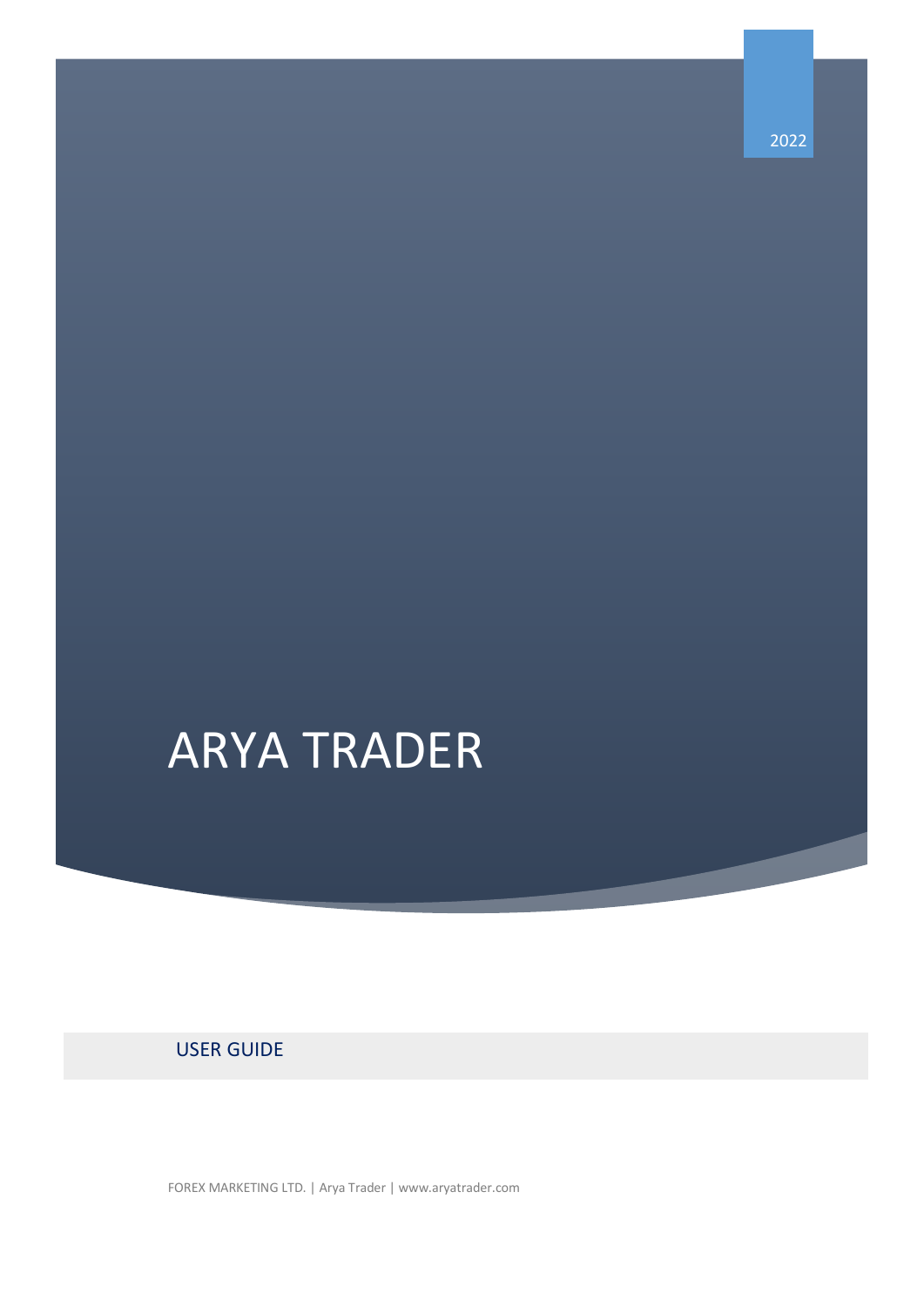#### **Installation**

Open MetaTrader 5 software. Click **"Open Data Folder"** under the File tab. Select **MQL5-> Experts**  folder on the opened Windows Explorer. Copy the AryaTrader.ex5 folder, which you downloaded under this folder. Then close the MetaTrader program and open it again.

| 혜                        | File        | View                              | Insert | Charts                  | <b>Tools</b>       | Window     | Help                                                                           |  |                  |               |  |              |   |
|--------------------------|-------------|-----------------------------------|--------|-------------------------|--------------------|------------|--------------------------------------------------------------------------------|--|------------------|---------------|--|--------------|---|
|                          |             | New Chart                         |        |                         | r                  | F          | > AppData > Roaming > MetaQuotes > Terminal > D0E8209F77C8CF37AD8BF550E51FF075 |  |                  |               |  | $\checkmark$ | ಿ |
|                          |             | Open Deleted                      |        |                         | r                  |            |                                                                                |  |                  |               |  |              |   |
| $\frac{1}{M_0}$          |             | Profiles                          |        |                         | Þ                  |            |                                                                                |  |                  |               |  |              |   |
| Sy                       |             | Close                             |        |                         | $Ctrl + F4$        | bases      |                                                                                |  | 10.01.2022 23:21 | Dosya klasörü |  |              |   |
| $\overline{\mathbf{z}}$  | (4)         | Save                              |        |                         | $Ctrl + S$         | config     |                                                                                |  | 10.03.2022 18:08 | Dosya klasörü |  |              |   |
| $\overline{\mathbf{z}}$  |             | Save as Picture                   |        |                         |                    | logs       |                                                                                |  | 10.03.2022 18:03 | Dosya klasörü |  |              |   |
|                          |             |                                   |        |                         |                    | MQL5       |                                                                                |  | 29.03.2019 22:50 | Dosya klasörü |  |              |   |
| <b>ZI</b>                |             | Open Data Folder                  |        |                         | $Ctrl + Shift + D$ | profiles   |                                                                                |  | 12.12.2018 15:06 | Dosya klasörü |  |              |   |
| $\Delta$                 |             | <b>合</b> Print                    |        |                         | $Ctrl + P$         | Tester     |                                                                                |  | 12.12.2018 15:06 | Dosya klasörü |  |              |   |
| Z                        |             | <sup><i>C</i></sup> Print Preview |        |                         |                    | origin.txt |                                                                                |  | 12.12.2018 15:06 | Metin Belgesi |  | 1 KB         |   |
| $\overline{\mathbf{z}}$  |             | ि Print Setup                     |        |                         |                    |            |                                                                                |  |                  |               |  |              |   |
| $\overline{\mathbf{z}}$  |             |                                   |        |                         |                    |            |                                                                                |  |                  |               |  |              |   |
| N                        |             | + Open an Account                 |        |                         |                    |            |                                                                                |  |                  |               |  |              |   |
| $\overline{\phantom{a}}$ | Ţ           | Deposit                           |        |                         |                    |            |                                                                                |  |                  |               |  |              |   |
| $^{+}$                   |             | Withdrawal                        |        |                         |                    |            |                                                                                |  |                  |               |  |              |   |
|                          | ≗           | Login to Trade Account            |        |                         |                    |            |                                                                                |  |                  |               |  |              |   |
|                          | $\bigoplus$ | Login to Web Trader               |        |                         |                    |            |                                                                                |  |                  |               |  |              |   |
|                          |             | C Login to MQL5.community         |        |                         |                    |            |                                                                                |  |                  |               |  |              |   |
|                          |             |                                   |        |                         |                    |            |                                                                                |  |                  |               |  |              |   |
|                          |             | $\ominus$ Exit                    |        |                         |                    |            |                                                                                |  |                  |               |  |              |   |
|                          |             |                                   |        |                         |                    |            |                                                                                |  |                  |               |  |              |   |
|                          |             |                                   |        |                         |                    |            |                                                                                |  |                  |               |  |              |   |
|                          |             |                                   |        |                         |                    |            |                                                                                |  |                  |               |  |              |   |
|                          |             | <b>Details</b><br>Symbols         |        | Trading<br><b>Ticks</b> |                    |            |                                                                                |  |                  |               |  |              |   |

#### **Settings**

| <b>View</b><br>File<br>Insert                                                    | Charts<br><b>Tools</b> | Window<br>Help             |                |                                                                                                                        |
|----------------------------------------------------------------------------------|------------------------|----------------------------|----------------|------------------------------------------------------------------------------------------------------------------------|
| $\Phi_{\!\!\scriptscriptstyle (\!\chi\!)}$<br>国<br>♦<br>$\overline{\phantom{a}}$ | E                      | <b>New Order</b>           | F <sub>9</sub> | 晶<br>$A - B$<br>$\mathbf \oplus$<br>止<br><b>- 콩 -</b><br>良<br>AutoTrading <u>   は</u><br>$\mathbb{R}$<br>a<br><b>E</b> |
|                                                                                  | 鍵                      | <b>History Center</b>      | F <sub>2</sub> | W1<br><b>MN</b><br>H4<br>D1                                                                                            |
| Market Watch: 14:30:59                                                           | ŏā                     | <b>Global Variables</b>    | F <sub>3</sub> |                                                                                                                        |
| Symbol                                                                           |                        | MetaQuotes Language Editor | F <sub>4</sub> |                                                                                                                        |
| <b>← USDCHF</b>                                                                  | 1.011                  |                            |                | 1.12480 1.12518                                                                                                        |
| <b>↑ GBPUSD</b>                                                                  | 1.30dL                 | <b>Options</b>             | $Ctrl + O$     | <b>BUY</b>                                                                                                             |

Click Tools -> Options in MetaTrader program. Open the Expert Advisor tab in the options screen.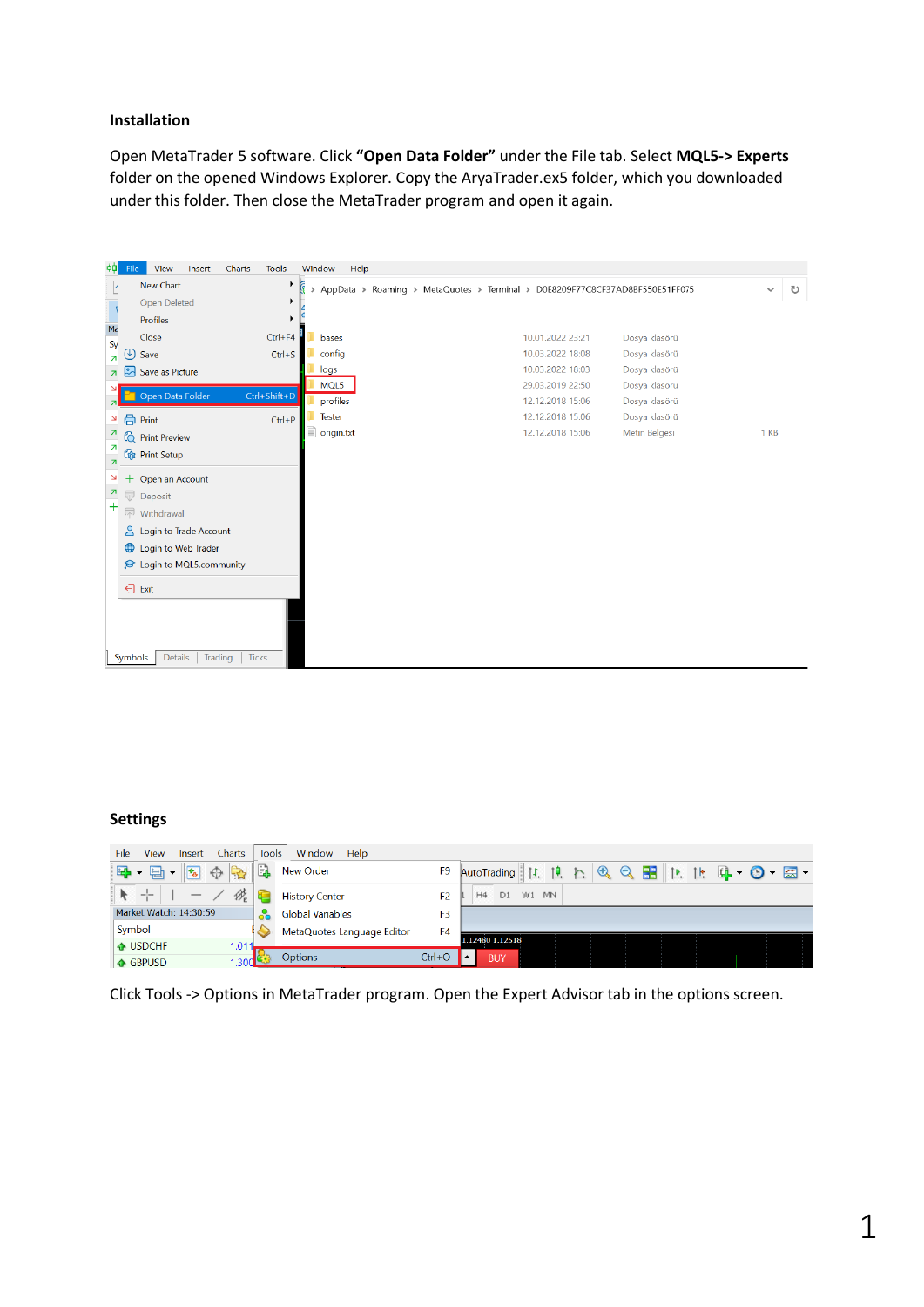| Options                                                                                                                                                     | ?       |      |  |  |  |  |  |  |  |
|-------------------------------------------------------------------------------------------------------------------------------------------------------------|---------|------|--|--|--|--|--|--|--|
| Charts   Trade   Expert Advisors<br><b>Notifications</b><br>Events<br>Email<br><b>Community</b><br><b>FTP</b><br><b>Signals</b><br><b>Server</b>            | Storage |      |  |  |  |  |  |  |  |
| Allow algorithmic trading<br>Disable algorithmic trading when the account has been changed<br>Disable algorithmic trading when the profile has been changed |         |      |  |  |  |  |  |  |  |
| Disable algorithmic trading when the charts symbol or period has been changed                                                                               |         |      |  |  |  |  |  |  |  |
| Disable algorithmic trading via external Python API                                                                                                         |         |      |  |  |  |  |  |  |  |
| Allow DLL imports (potentially dangerous, enable only for trusted applications)                                                                             |         |      |  |  |  |  |  |  |  |
| Allow WebRequest for listed URL:                                                                                                                            |         |      |  |  |  |  |  |  |  |
| http://meta.aryatrader.com                                                                                                                                  |         |      |  |  |  |  |  |  |  |
| $+$ add new URL like 'https://www.mql5.com'                                                                                                                 |         |      |  |  |  |  |  |  |  |
|                                                                                                                                                             |         |      |  |  |  |  |  |  |  |
|                                                                                                                                                             |         |      |  |  |  |  |  |  |  |
|                                                                                                                                                             |         |      |  |  |  |  |  |  |  |
| OK<br>Cancel                                                                                                                                                |         | Help |  |  |  |  |  |  |  |

Ensure that Allow WebRequest for the listed URL is chosen and add the [http://meta.aryatrader.com](http://meta.aryatrader.com/) URL address in the below section and click the OK button.

#### **Adding Expert Advisor**

Please double click Arya Trader under Expert Advisors in the MetaTrader Navigator screen.

| AryaTrader 1.00 |                                                              |        | X                      |
|-----------------|--------------------------------------------------------------|--------|------------------------|
| Common   Inputs |                                                              |        |                        |
|                 | <b>AryaTrader 1.00</b>                                       |        |                        |
| U               | Copyright 2022, Forex Marketing Ltd.                         |        |                        |
|                 |                                                              |        |                        |
|                 |                                                              |        |                        |
|                 |                                                              |        |                        |
|                 | Allow modification of Signals settings<br>Allow Algo Trading |        |                        |
|                 |                                                              |        |                        |
|                 | OK.                                                          | Cancel | Help<br>$\overline{1}$ |

Click "Allow live trading" under the Common tab.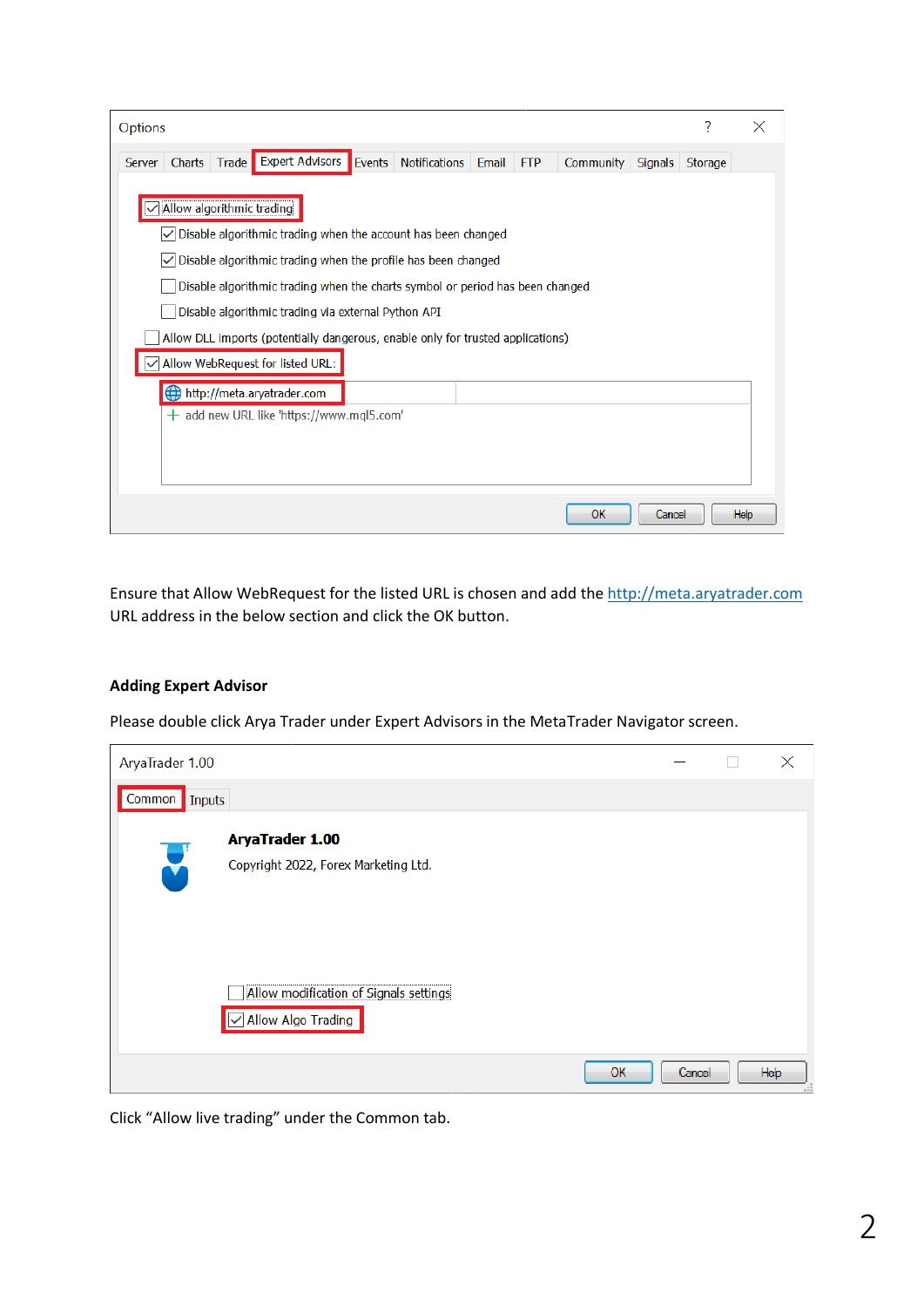### **Input Tab and Settings**

| Expert - AryaTrader      | ?                               | $\times$ |  |
|--------------------------|---------------------------------|----------|--|
| About Common Inputs      |                                 |          |  |
| Variable                 | Value                           |          |  |
| <b>UserName</b><br>ab    |                                 |          |  |
| Password<br>$ab-1$       |                                 |          |  |
| prefix<br>ab'            |                                 |          |  |
| postfix<br>ab            |                                 |          |  |
| $v_{\rm c}$<br>Lot       | 0.1                             |          |  |
| <b>TakeProfit</b><br>123 | 0                               |          |  |
| <b>StopLoss</b><br>123   | 0                               |          |  |
| Slippage<br>123          | 100                             |          |  |
| MagicNo<br>123           | 1011                            |          |  |
| SendComment              | true                            |          |  |
| Comment<br>ab'           | AryaTrader                      |          |  |
| Information<br>ab'       | ======= Advanced Settings====== |          |  |
| AllSymbols<br>ab'        |                                 |          |  |
| AllLots<br>ab'           |                                 |          |  |
| <b>AllTPs</b><br>ab'     |                                 | Load     |  |
| <b>ALLSLs</b><br>ab"     |                                 |          |  |
| ab'<br>Reverse           |                                 | Save     |  |

**UserName**: Type your user name here.

**Password**: Type your password that you sign in aryatrader.com in this field.

**LicenseKey**: If a license key is given to you, please type it here. You do not need this key if you purchased the product directly from aryatrader.com.

Lot: Please define the lot amount that you want to open the trade. The exact amount will be opened for all robots.

**TakeProfit**: Each robot has its own Take Profit and Stop Loss amounts in Arya Trader. If you leave this field as zero, Arya Trader automatically takes pre-defined amounts of each robot. If you define an amount, Take Profit will be adjusted accordingly to your input when the transaction opens.

**StopLoss**: Each robot has its own Take Profit and Stop Loss amounts in Arya Trader. If you leave this field as zero, Arya Trader automatically takes pre-defined amounts of each robot. If you define an amount, Stop Loss will be adjusted accordingly to your input when the transaction opens.

**Prefix**: The symbol names of your broker may vary based on global broker symbol names. For example, if the parity name is mEURUSD.pro, m should be written before the prefix EURUSD.

**Postfix**: Symbol names of your broker may vary based on global broker symbol names. For example, if the parity name is mEURUSD.pro, the pro should be written after EURUSD as postfix.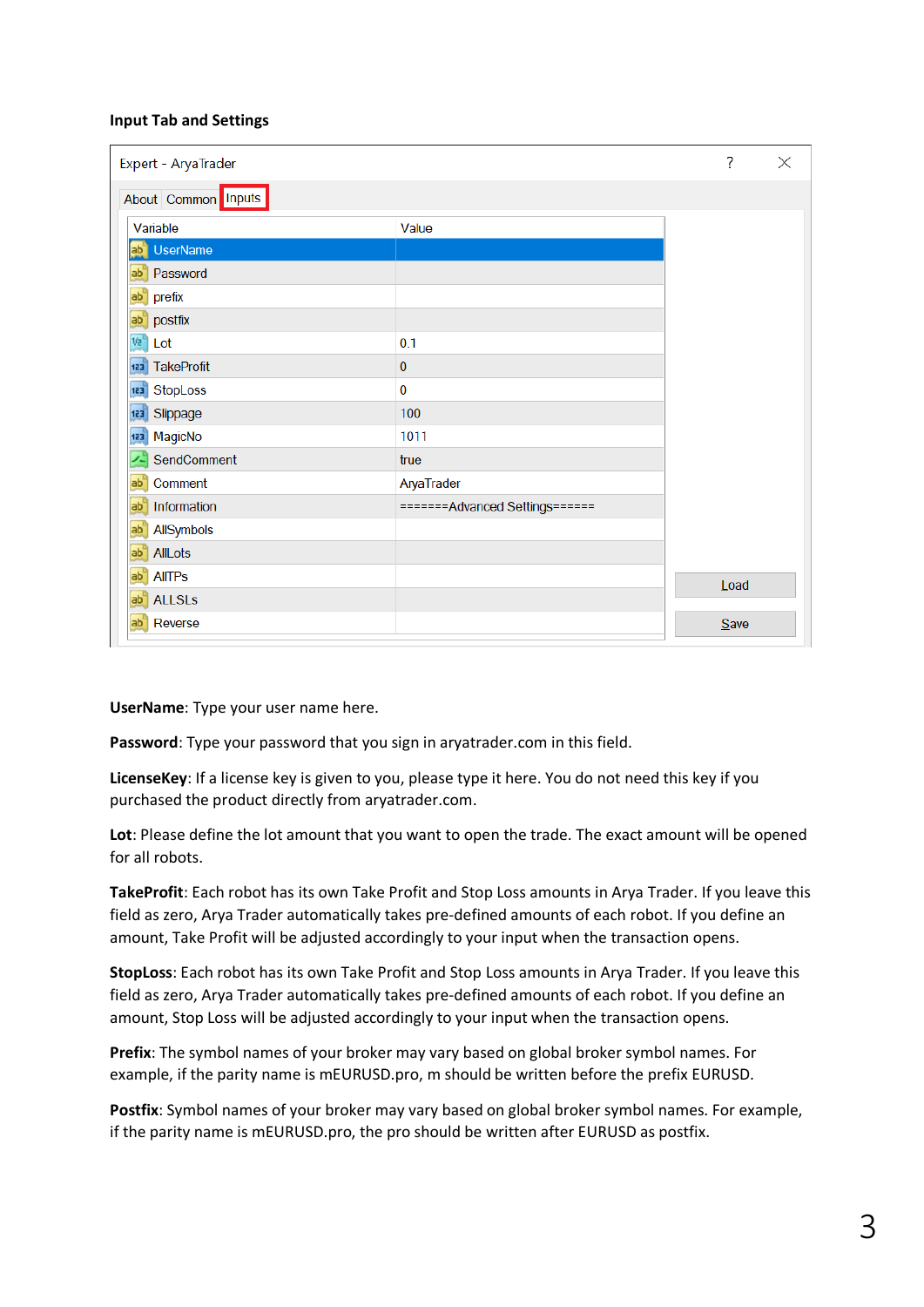**MagicNo:** If you use different expert advisors, you can choose among them to prevent overlapping. Otherwise, you do not need to change it.

**SendComment:** Mark as 'true' If you want to send comments to the MetaTrader server when you open a trade.

**Comment:** It will be used when SendComment is selected as true. Your comment is displayed in the comment field under your transaction history in your MetaTrader account.

### **Advanced Features**

**AllSymbols:** You can define the names of each parity one by one. For example, a gold commodity may appear as XAUUSD in Arya Trader, while it may appear as Gold in your MetaTrader. In this case, you need to write ''XAUUSD=GOLD;.'' Each parity can be defined separately by adding '';'' (semicolon) in the end. For example;

EURUSD=EURUSD.pro;GBPUSD=GBPUSD.mx;

**AllLots:** You can use it to define separate lot amounts for each robot. Arya Trader first checks "All Lots" field, if you do not type anything here, it checks the "Lot" fields. Define lot amounts after specifying roboID amounts that will use.

RoboID=Lot; 172=0.1;189=1;258=0.7;

**AllTPs:** It determines a separate Take Profit for each robot. You may want to choose the Take Profit value yourself only in some parities. You can assign Take Profit to each robot with their RoboID number.

**ALLSLs:** It is used to define separate Stop Loss amounts for each robot. You may want to determine to Stop Loss amounts in some cases. You can assign Stop Loss amounts for each with a RoboID number.

For Example,

RoboID=SL;

172=80; 189=80; 258=40;

**Reverse:** You may want to reverse the transaction if a robot generates losses. In this case, you can type semicolons (;) between RoboIDs. When the robot whose roboID has been written performs a BUY operation, a SELL transaction will be opened automatically. When the robot makes a SALE transaction, a BUY transaction will be opened for you.

For Example,

RoboID;RoboID;

172;258;

After you set up the settings, the "**Algo Trading**" button should be selected in the MetaTrader program.